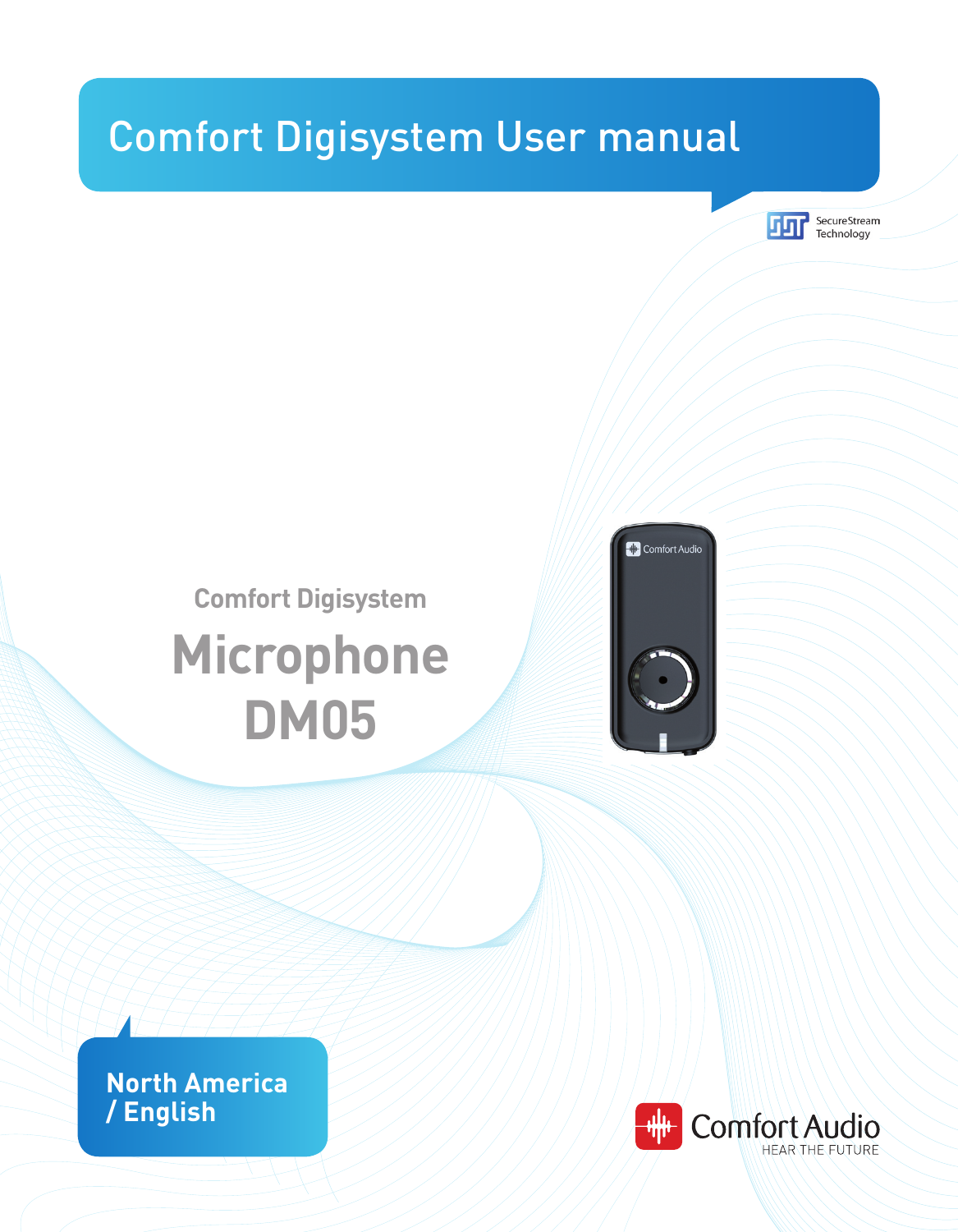# **User manual**

| <b>Table of contents</b>                  | <b>Page</b> |
|-------------------------------------------|-------------|
| 1) Introduction to the Comfort Digisystem | 3           |
| 2) Regulatory information                 | 3           |
| 3) Functions of the Microphone DM05       | 4           |
| 4) Included accessories                   | 4           |
| 5) Getting started                        | 5           |
| 6) Settings                               | 5           |
| 7) Pair                                   | 6           |
| 8) More functions                         | 6           |
| 9) Radio range and channels               | 7           |
| 10) Trouble shooting                      | 7           |
| 11) Battery maintenance                   | 7           |
| 12) Service and warranty                  | 8           |
| 13) Technical data                        | 8           |
| 14) Important safety instructions         | 9           |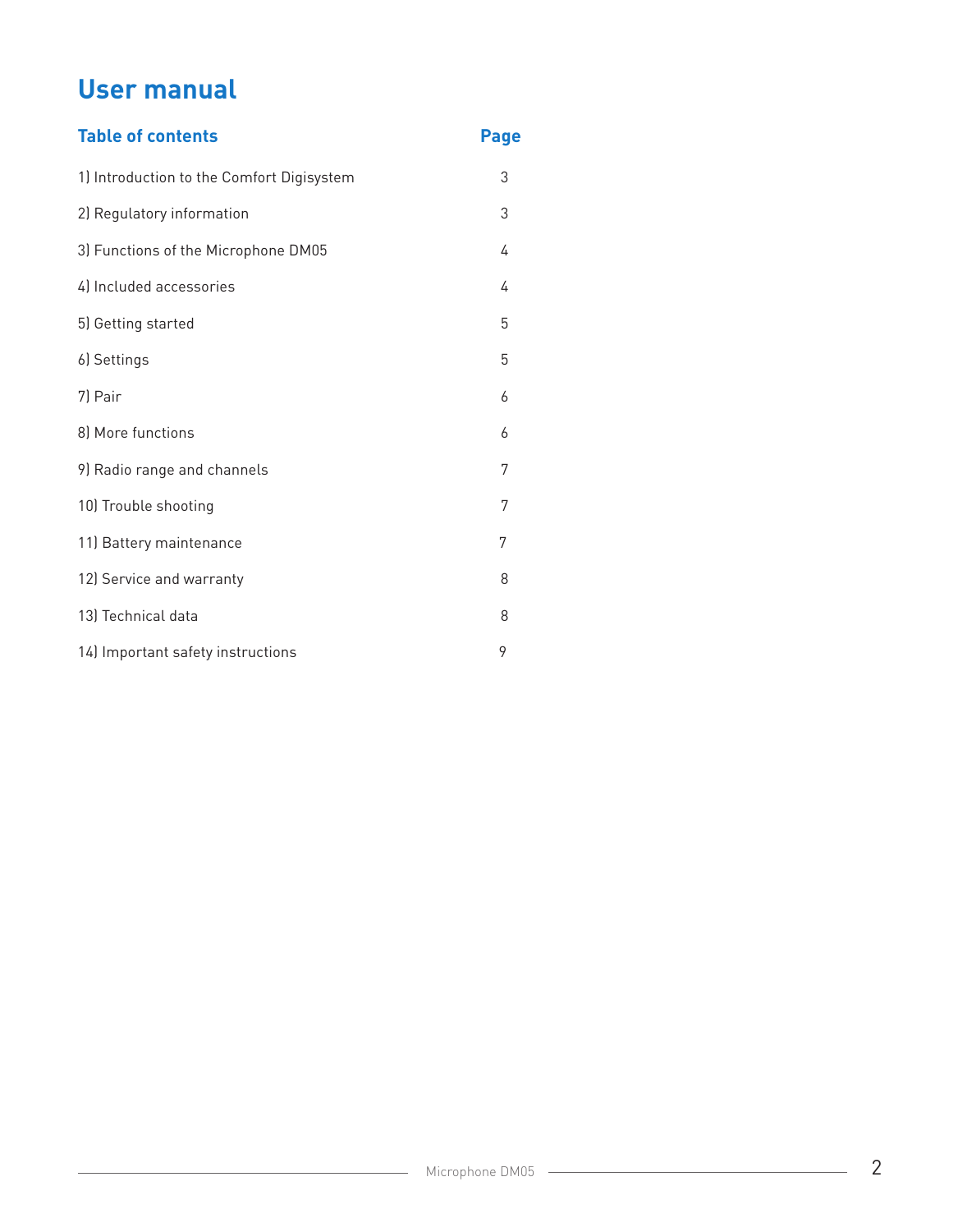## **1) Introduction to the Comfort Digisystem**

Thank you for choosing Comfort Digisystem. The products are easy to use, whether you use a hearing aid or not.

Before using the product, please read this User manual carefully.

Using the Microphone DM05 transmitter, the signal is transferred digitally, resulting in an excellent clear sound. The Comfort Digisystem products feature SecureStream Technology – a unique, patented digital technology allowing eavesdrop-secure radio transfer in real time.

## **2) Regulatory information**

**Comfort Digisystem products are not to be used as a substitute to the hearing aids and should be used in accordance with the specifications and recommendations provided by your physician.**

**It is recommended that customers keep the volume control in the lowest position, when turning on the device. If not, the sound could potentially cause harm to the customers' hearing.** 

**Comfort Audio is not liable for damages arising from usage of the equipment not in accordance with the instructions provided by Comfort Audio. Comfort Audio shall not be liable for performance problems and/or damages caused in any way by customer's modification of any part of the equipment.**

**Federal Communications Commission Statement,** This device complies with part 15 of the FCC Rules. Operation is subject to the following two conditions:

(1) this device may not cause harmful interference, and (2) this device must accept any interference received, including interference that may cause undesired operation. FCC ID: UOJ-DG01T

**Industry Canada,** This device complies with Industry Canada licence-exempt RSS standard(s).

Operation is subject to the following two conditions: (1) this device may not cause interference, and 2) this device must accept any interference, including interference that may cause undesired operation of the device. IC ID: 6769A-DG01T

## **ETL**

Conforms to UL Standard for Safety for Audio, Video and Similar electronic apparatus – Safety Requirements UL 60065, Issue:2003/06/30 Ed:7 Rev:2007/12/11

Certified to CSA Standard for Safety for Audio, Video and Similar electronic apparatus – Safety Requirements CAN/ CSA-C22.2 No. 60065:03, Issued 2003/04/01 Ed:1 Amendment 1:2006

Intertek ETL Control number: 4002355

#### **WARNING!**

Changes or modifications not expressly approved by the party responsible for compliance could void the user's authority to operate the equipment.

#### **NOTE:**

This equipment has been tested and found to comply with the limits for a Class B digital device, pursuant to Part 15 of the FCC Rules. These limits are designed to provide reasonable protection against harmful interference in a residential installation. This equipment generates, uses and can radiate radio frequency energy and, if not installed and used in accordance with the instructions, may cause harmful interference to radio communications. However, there is no guarantee that interference will not occur in a particular installation. If this equipment does cause harmful interference to radio or television reception, which can be determined by turning the equipment off and on, the user is encouraged to try to correct the interference by one or more of the following measures:

- -- Reorient or relocate the receiving antenna.
- -- Increase the separation between the equipment and receiver.
- -- Connect the equipment into an outlet on a circuit different from that to which the receiver is connected.
- -- Consult the dealer or an experienced radio/TV technician for help.

and cause serious injury or death.



## **DANGER!**

**DO NOT USE** the **COMFORT DIGISYSTEM products** if you have a **PACEMAKER** or other implanted device. The Comfort Digisystem products could cause the pacemaker or other implanted device to malfunction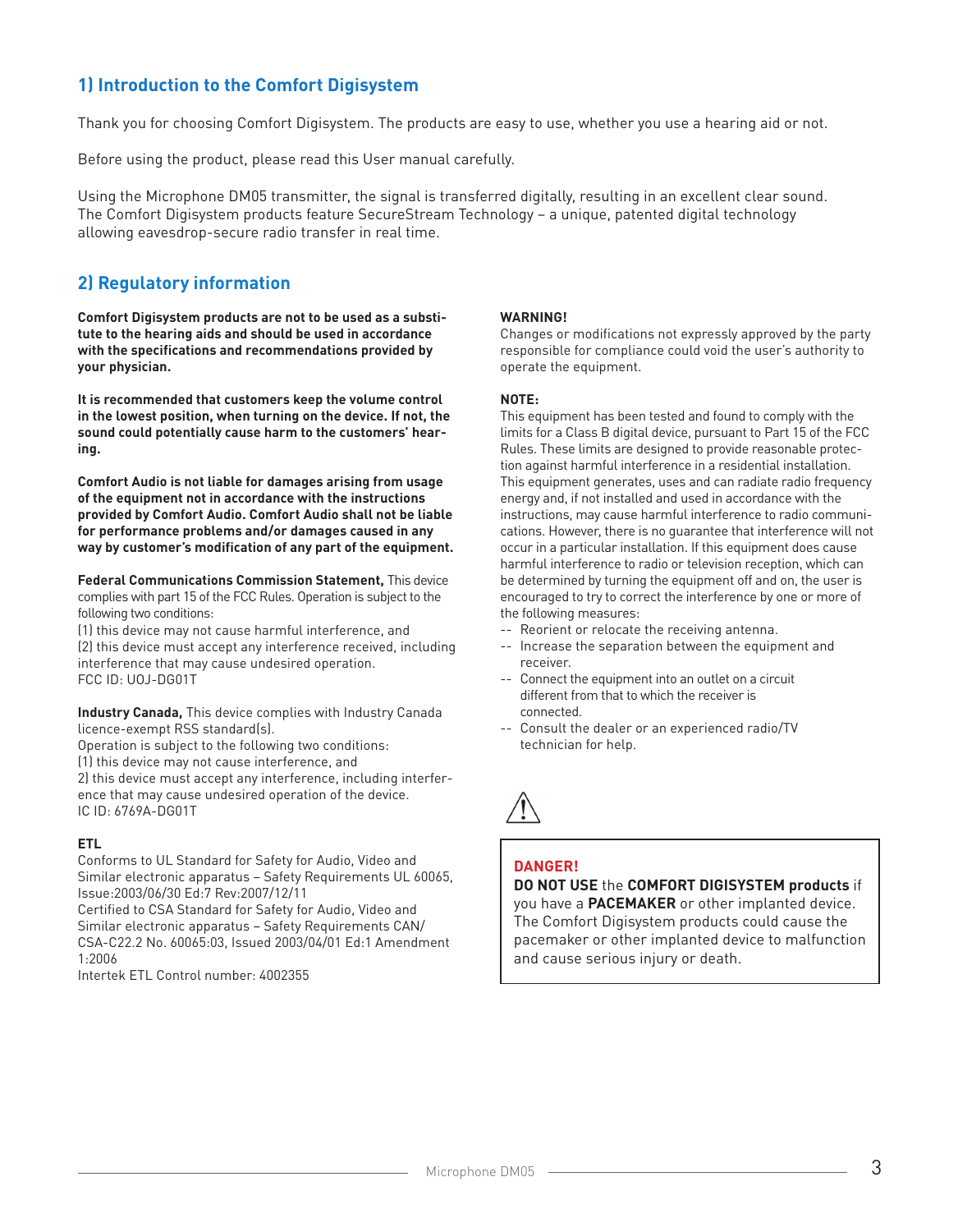## **3) Functions - Microphone DM05**



## **4) Included accessories**

- • Charger A11
- Split cable
- Necklace clip on

For other accessories, please visit our website www.comfortaudio.us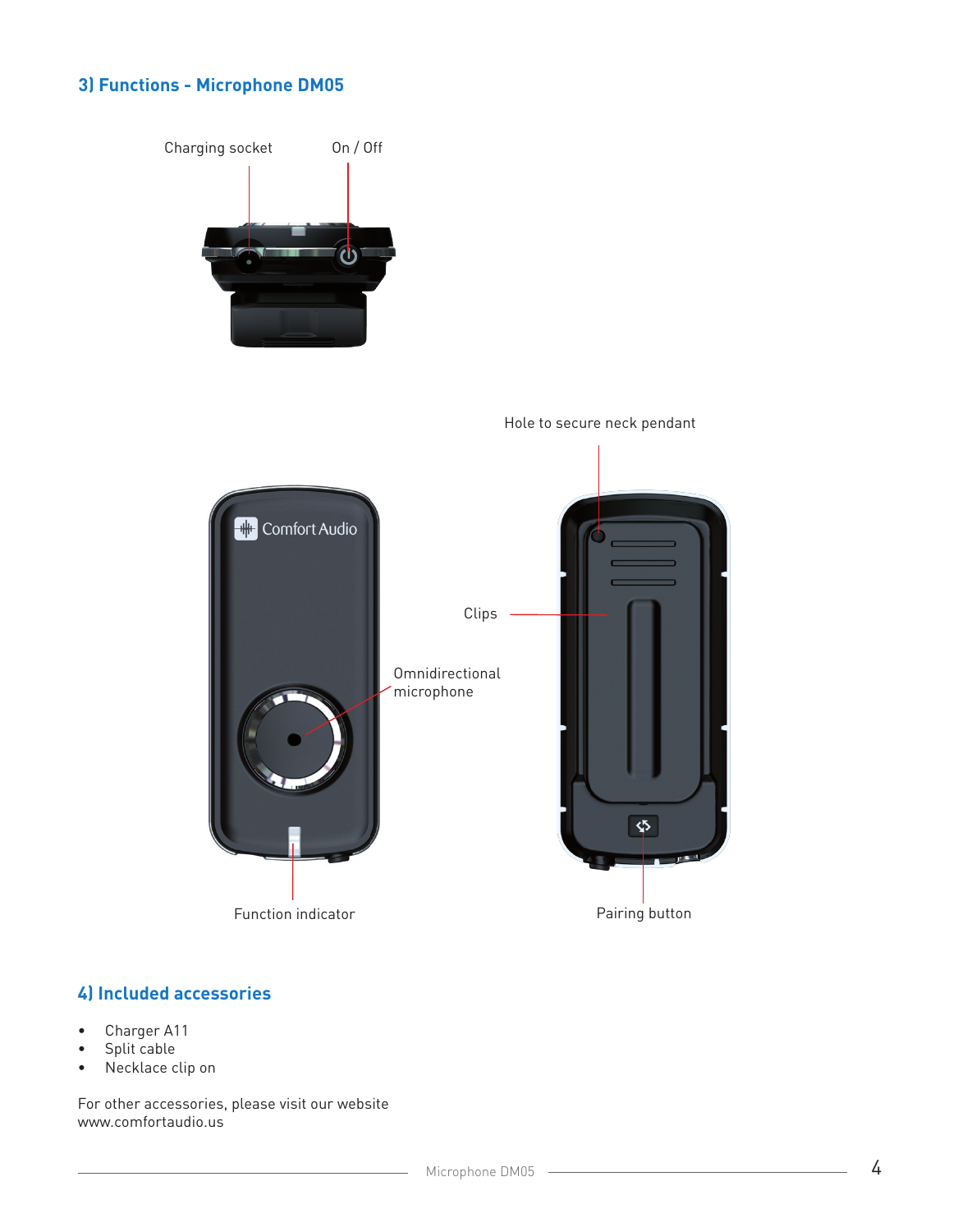## **5) Getting started**

## **Charging**

The Microphone DM05 is chargeable. Charge the DM05 at least two hours before using it the first time. An empty battery is fully charged within two hours.

During charging, the function indicator shows red. Once the function indicator shows green, the unit is fully charged and switches to automatic float charging. The unit is automatically switched off when charging.





Connecting a charger to the Microphone DM05

## Please note:

Only use the charger supplied by Comfort Audio. Changing the battery without the assistance of an authorized dealer will void the Limited Warranty.

## **First time use**

Switch on the transmitter by pressing the On/Off button for around two seconds. Function indicator ON.



 The Microphone DM05 is a microphone for closer range. It works best within approx. 12 inches (30 cm).

 Attach the DM05 to your clothes using the clip. The DM05 is supplied with a neck pendant, which can be connected to the unit to make sure that you do not drop it.

## **WARNING!**

**The necklace should not be used if there is a risk of getting stuck, e.g. in a machine or other objects.**

## **6) Settings**

As the DM05 does not have a display/menu, the unit's functions are controlled by means of the pairing button. The current function is displayed by the function indicator.

In addition to the pairing functions (see section *Pairing*), there is also the facility to activate three modes.

#### **To do this, press the pairing button and hold it down immediately after starting up the unit (within two seconds).**

A selected mode can always be cancelled by switching off the DM05 and starting it up again.



## Change channel

When the pairing button is held down for five seconds, the function indicator shows a constant green light.

If you release the pairing button when the function indicator is green, the *Change channel* mode is activated.

Press the pairing button briefly the number of times corresponding to the desired channel (1-10), see section Radio Range and Channels.

After a pause of two seconds, the entry process ends and the selected channel is shown by the same number of green flashes in the function indicator.

#### Change code

If the pairing button is instead held down for ten seconds, the function indicator will switch to a red light.

If you release the pairing button when the function indicator is red, *Change code* mode is activated.

Press the pairing button twice in quick succession to generate a random code, and at the same time the pairing information is transmitted (make sure that other Digisystem units to be paired are activated to receive pairing information).

Five red flashes in the function indicator confirm that the pairing information (channel and code) has been sent.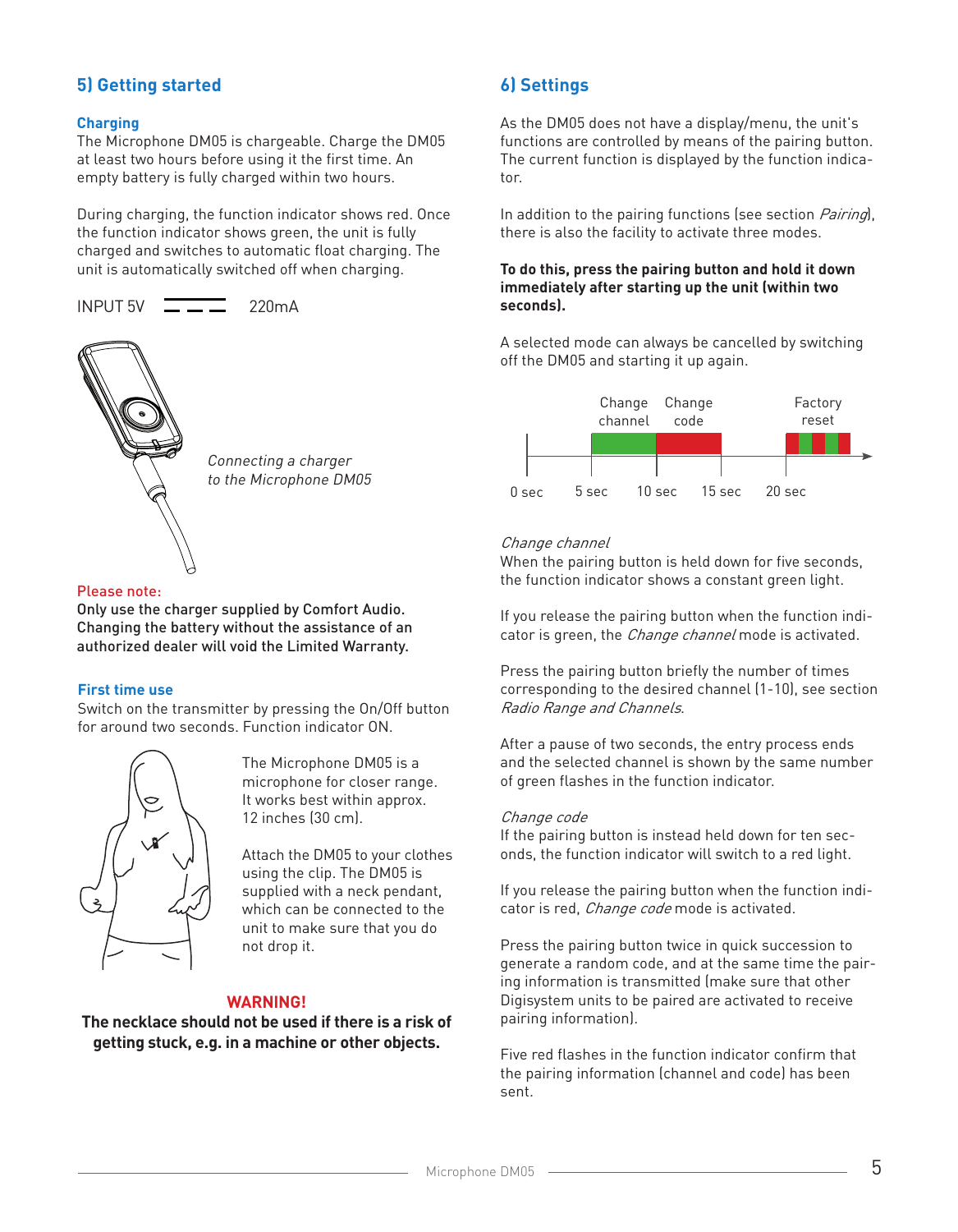## Factory reset

If the pairing button is instead held down for 20 seconds, the function indicator will switch to an alternating red and green light. The *Factory reset* mode is now activated.

To perform a factory reset, press the pairing button once quickly. The function indicator flashes the number of times corresponding to the channel, see section Radio Range and Channels.

The channel and code are now reset to the factory settings.

## **7) Pair**

Microphone DM05 must be paired using the pairing button, see section Pairing (via pairing button).

## Pairing

To use a receiver and transmitter together, they must be paired. All transmitters and receivers are default paired at the factory and will work together.

NB! To prevent eavesdropping, a new code key must be generated and transmitted between the units by pairing.

Transmitting/receiving of pairing information along with a new code can be performed from any Comfort Digisystem unit with a display.

To pair units without a display, see sections Pairing (via pairing button).

Pairing information or a new code key can be received by several activated units.

#### Pairing (via menu)

- 1. Choose **Communication Pair**
- 2. Select **Receive info** on one unit. **Ready to receive pairing info** is shown in the display.
- 3. Select **New code** on the other unit; select **Yes**.
- 4. **Generate new code and send info?** is shown in the display. Select **Yes** (Now both the channel and the coding information have been sent, and sound transfer is eavesdrop-secure).
- 5. To pair another unit into your coded system, select **Send info** instead on one of your paired units.

## Pairing (via pairing button)

(The only way of pairing units without a display, with the pairing button)

You can activate the Pairing function via the pairing button.

- 1. One brief press of the button opens the *Pairing* menu.
- 2. Two brief presses activate the **Send info** function.
- 3. One long press activates the **Receive info** function.

Units with both transmitters and receivers built in Comfort Digisystem units with both transmitters and receivers built-in can be paired separately.

When opening the pairing menu, choose the concerning unit (transmitter/receiver). In units with both transmitters and receivers, the pairing button controls the transmitter.

The transmitter and receiver are paired separately in these units. The code key is always the same for the transmitter and the receiver when these are built-in in the same unit.

The easiest way to get the same code key in the whole Digisystem is to generate a new code key from the combined unit; in that way the built-in receiver gets the same code as the rest of the system.

## **8) More functions**

## **Function indicator (LED)**

The function indicator shows the unit's status depending on its setting.

When the DM05 starts, the function indicator shows which channel is selected (1-10) by flashing green 1-10 times. If another channel has been paired in, this is indicated by the green lamp lighting for four seconds when the unit is started up.

On normal operation the indicator flashes every other second.

During charging the indicator shows red. When the charging is completed, the indicator shows green.

When the battery gets low, the indicator flashes red every other second.

Once the unit has been set to receive pairing information, the indicator flashes green quickly.

When receiving pairing information, the indicator shows green for four seconds.

When sending pairing information, the indicator flashes red five times.

A constant green light indicates Change channel mode.

A constant red light indicates Change code mode.

An alternating red/green light indicates Factory reset mode.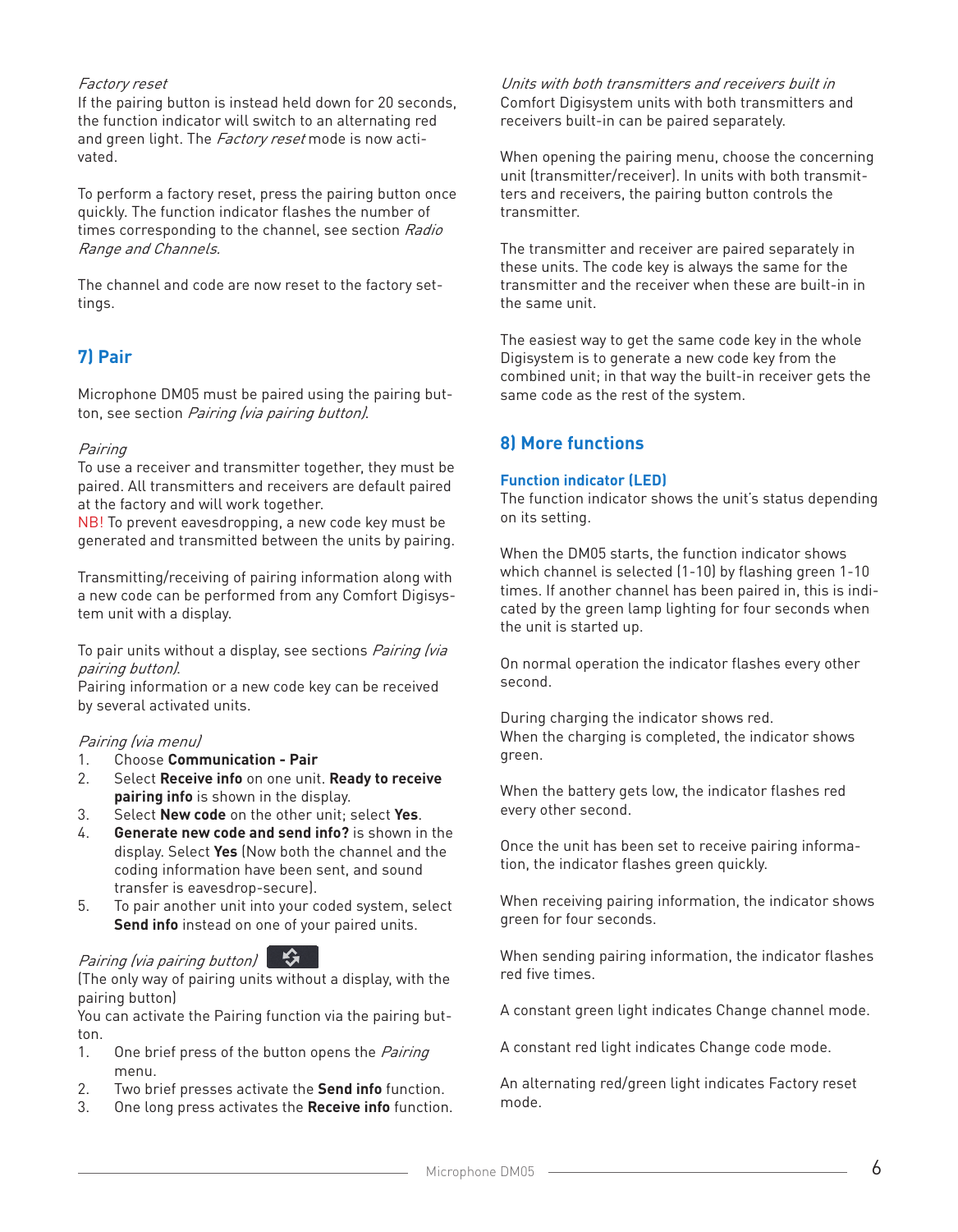## **9) Radio range and channels**

The transmitter and receiver have built-in antennas. The radio range between the units is around 100 feet (30 metres). This may however vary depending on the particular environment you are in.

Like all radio systems, Comfort Digisystem communicates on specific channels. If you use two transmitters on the same channel or a neighbouring one, there may be interference. Other electronic equipment can also interfere with radio transmissions.

The channel that you use in your country is perhaps not permitted abroad. Always get in touch with your hearing aid provider in your country in order to find out which channels are permitted in different countries.

Comfort Audio is not liable for unauthorized use of radio waves, such as, but not limited to: interferences with police communication, or strategic communication, military installations etc.

### **Pre-programmed channels**

1. Ch1 – 904.650 MHz 2. Ch5 – 907.050 MHz 3. Ch9 – 909.450 MHz 4. Ch13 – 911.850 MHz 5. Ch17 – 914.250 MHz  $6.$  Ch<sub>21</sub> – 916.650 MHz 7. Ch25 – 919.050 MHz 8. Ch29 – 921.450 MHz 9. Ch33 – 923.850 MHz 10. Ch37 – 926.250 MHz

At delivery and factory reset the channel is Ch20 – 916,050 MHz

## **10) Trouble shooting**

#### **The transmitter and receiver do not start**

Charge the transmitter and receiver. Remember to press the On/Off button down for 2 seconds to switch the unit on. Check that the charger is connected to the plug socket.

#### **Poor speech intelligibility**

The distance between the transmitter and the receiver may be too long. The range is around 30 metres. The distance between the microphone and the person who is talking may also be too long; move the microphone nearer to the person talking.

Try to change channel/environment.

#### **Poor range and interference**

In some environments involving, e.g., concrete, iron or sheet metal structures, the range may be reduced. There may also be equipment nearby causing interference. Change channel.

#### **No sound**

Check that the transmitter and receiver are set to the same channel.

#### **Loud hissing noise (no sound transfer)**

Check that the units are paired.

## **11) Battery maintenance**

The rechargeable products in the Digisystem series are equipped with Li-Pol batteries, ie. the same type of batteries used for most mobile phones and laptop computers on the market today. These types of batteries are able to store large amount of energy in relation to their weight and volume.

The capacity of Li-Pol batteries diminishes during its life cycle. The battery type has no "memory effect", which would mean that you need fully discharge the battery before charging to minimize capacity loss. This means that you can just as well charge the battery often and little, as opposed to seldom and much. Special charging circuits in the Digisystem products protect batteries from overcharging.

The capacity of the Li-Pol batteries deteriorates faster when they subjected to deep discharge. Therefore, all products of the Digisystem are fitted with a function that automatically turns off the product well before deep discharge occurs. Deep discharge may still happen as the battery has a certain self-discharge. A product that is fully or partly charged will with enough time reach a state when the battery deep discharges, unless the charger is connected. To avoid this we recommend that the battery is charged at least every 6 months.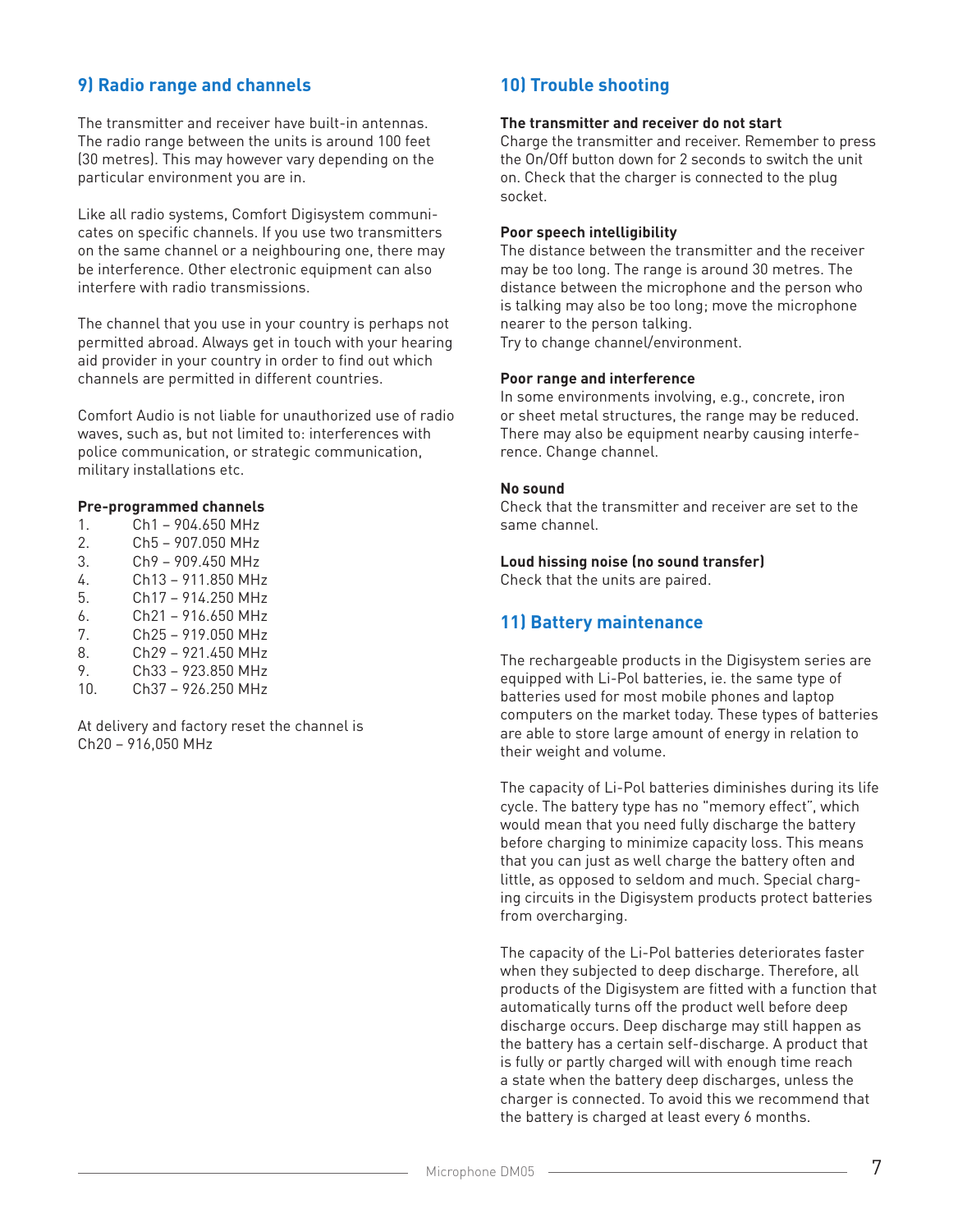## **12) Service and warranty**

#### **Warranty extension**

Comfort Audio Inc. warrants this product sold to the first end user (buyer) against defects in materials or workmanship for the time period and as set forth below. Pursuant to this Limited Warranty, Comfort Audio will, at its own option, either (a) repair the product or the parts determined to be defective, using new or refurbished parts, or (b) provide you with a new, or at our option, a refurbished unit. The repaired or exchanged unit is under warranty for the remainder of the original product's warranty period. The warranty does not include any other direct, indirect or consequential damage or loss, or any third party damages or losses.

This Limited Warranty is for a period of two years from the date of purchase as indicated by an original receipt from a Comfort Audio authorized retailer, dispenser or medical facility. For accessories the warranty period is 90 days as of the date of delivery.

#### **How to make a warranty claim**

For warranty service, you must contact the Comfort Audio Customer Service listed below to obtain an RMA (Return Merchandise Authorization) number. A description of the defect, your name, address and telephone number is required.

Ship the product freight prepaid via UPS or its equivalent, including a copy of the original purchase receipt, any cables, earphones and base/charger unit, in its original packaging or one that offers equal protection. Insure your shipment for loss or damage. Comfort Audio accepts no liability in case of damage or loss en route to our offices.

#### **This Limited Warranty does not cover**

Damage from misuse, neglect or normal wear and tear. Products that have been modified. Products purchased or serviced outside the territory. If you purchased your product outside the territory, see your retailer for warranty information.

#### **Product Registration**

Please complete, sign and mail the Product Registration Card packed with your unit. It will make it easier to contact you if it ever would be necessary.

Comfort Audio Inc. 350 South Northwest Hwy, Ste 300 Park Ridge, IL 60068 USA

To contact the Comfort Audio Customer Service, call (847) 656 5450 or by e-mail usa@comfortaudio.com

## **13) Technical data**

Weight: 0.56 oz (16 g)<br>Frequency range: 904 - 927 MHz Frequency range: Antenna: Built-in Operating time: Up to six hours

Type of transmitter: SST – SecureStream Technology Range: Approx. 100 feet (30 m) Dimensions: 2.28 x 1.06 x 0.55 inches (58 x 27 x 14 mm) incl. clip Battery: Chargeable Li-Polymer Charging time: Approx. two hours Charger:  $5V = 220 \text{ mA}$ Microphone: Built-in, omnidirectional



Conforms to ANSI/UL Std.60065

Certified to CAN/CSA Std.C22.2 No.60065:03

The weights, dimensions, capacities, performance ratings and other data in Comfort Audio's brochures, prospectus, circulars, advertisements, price lists and instructions sheets are mentioned only as general information. They are only approximate and shall not bind Comfort Audio.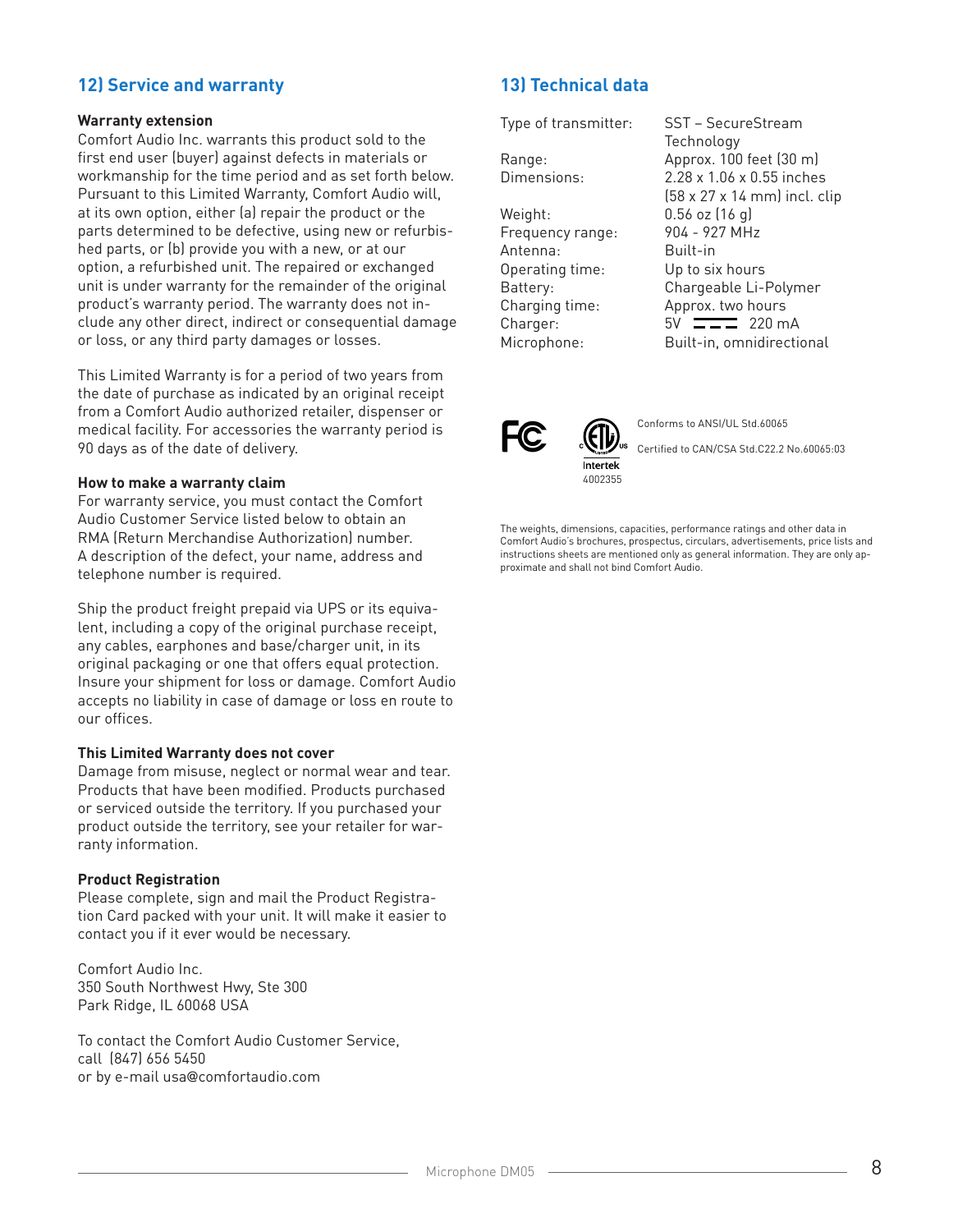## **14) Important safety instructions - Read these before using your product**

1) Read these instructions.

2) Keep these instructions.

3) Heed all warnings.

4) FolIow all instructions.

5) Do not use this apparatus near water.

6) Clean only with dry cloth.

7) Do not use near any heat sources such as radiators heat registers stoves, or other apparatus (including amplifiers) that produce heat.

8) Do not defeat the safety purpose of the polarized or arounding-type plug. A polarized plug has two blades with one wider than the other. A grounding type plug has two blades and a third grounding prong. The wide blade or the third prong are provided for your safety. If the provided plug does not fit into your outlet consult an electrician for replacement of the obsolete outlet. (Only when using polarized plug)

9) Protect the power cord from being walked on or pinched particularly at plugs convenience receptacles. and the point where they exit from the apparatus.

10) Only use attachments/accessories specified by Comfort Audio AB.

11) Unplug this apparatus during Iightning storms or when unused for long periods of time.

12) Refer all servicing to qualified service personnel. Servicing is required when the apparatus has been damaged in any way such as power-supply cord or plug is damaged Iiquid has been spilled or objects have fallen into the apparatus, the apparatus has been exposed to rain or moisture does not operate normally or has been dropped.

13) Start listening at a low volume.

14) Too high a volume can seriously damage your hearing.

15) Don't disassemble the product.

16) Should the product break open because of damage, service should only be done by qualified service personnel.

17) Never use a transmitter or receiver set to a nonpermitted frequency. Check with the frequency authority in the country where the equipment is to be used.

18) The product contains sensitive electronic equipment and must be handled carefully.

19) Never charge product in closed, unaired spaces such as handbags, cases or other closed storage bags.

20) Only use batteries and power supply specified by Comfort Audio AB.

21) You must not change the battery yourself; please contact your point of purchase.

22) CAUTION! Danger of explosion if battery is incorrectly replaced.

23) The product shall not be exposed to excessive heat such as sunshine, fire or the like.

24) Products include radio transmitters. Do not use products where it is not allowed to use electronic equipment, e.g. on airplanes.

25) The necklace should not be used if there is a risk of getting stuck, e.g. in a machine or other objects.

26) Keep small parts out of reach of children and animals.Choking hazard if swallowed.

27) Do not leave the product unloaded for too long, the battery could get damaged.

28) Do not keep the product connected to the charger if it is not used for a longer period.

Subject to change